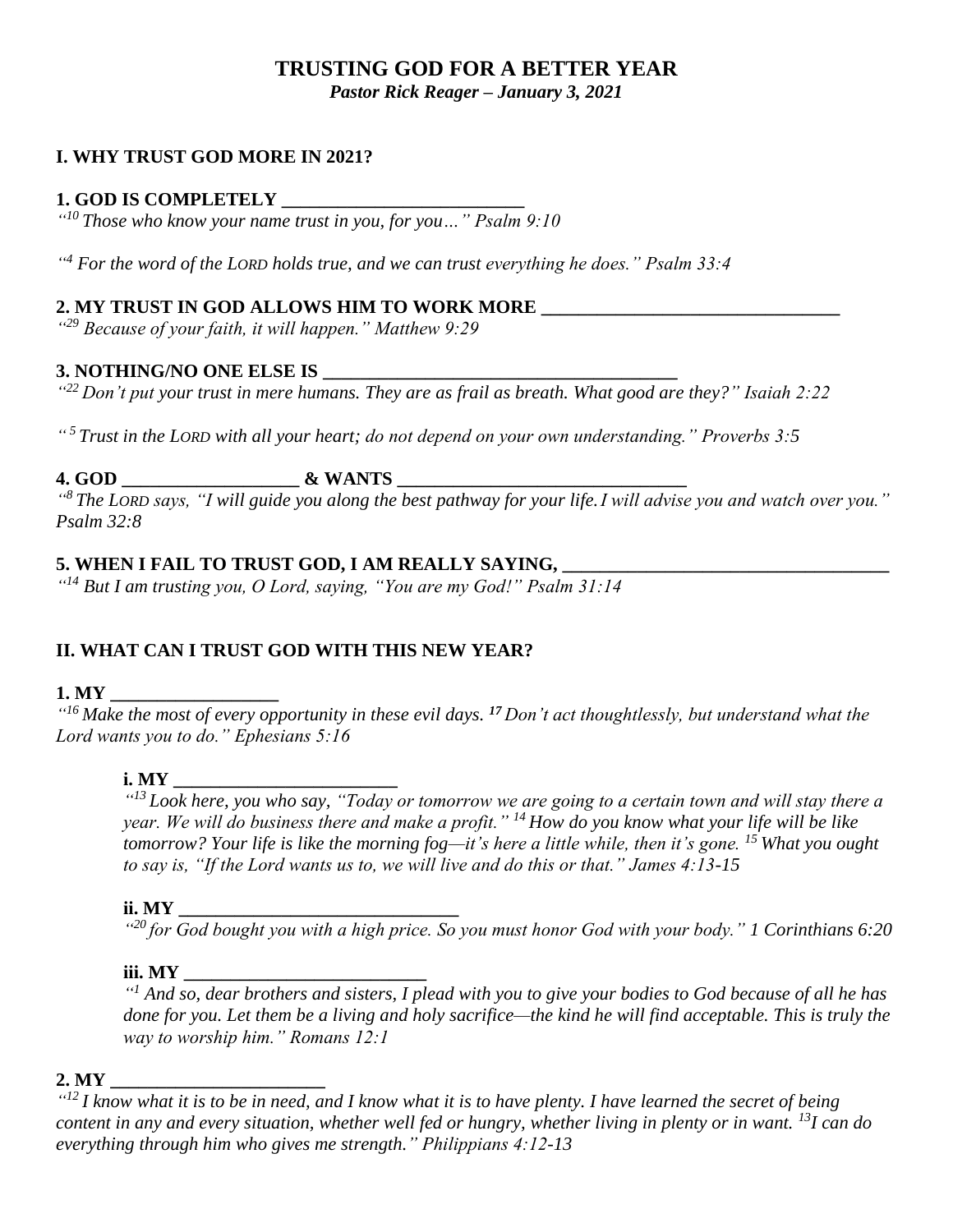*" <sup>19</sup> My God will meet all your needs according to His glorious riches in Christ Jesus." Philippians 4:19*

#### **i.** MY

*" <sup>8</sup> Pay all your debts, except the debt of love for others. You can never finish paying that! If you love your neighbor, you will fulfill all the requirements of God's law." Romans 13:8*

#### **ii. MY \_\_\_\_\_\_\_\_\_\_\_\_\_\_\_\_\_\_\_\_\_\_\_\_\_\_\_\_**

*" <sup>11</sup> The more you have the more you spend right up to the limits of your income." Ecclesiastes 5:11* 

*" 5 If you need wisdom—if you want to know what God wants you to do—ask him, and he will gladly tell you. He will not resent your asking." James 1:5* 

#### **iii.** MY

*" <sup>23</sup>Know the state of your flocks, and put your heart into caring for your herds, <sup>24</sup>for riches don't last forever, and the crown might not be secure for the next generation." Proverbs 27:23-24*

#### $i$ **v.** MY

*" <sup>30</sup> A tenth of what you produce belongs to the Lord. It must be set apart to Him as holy." Leviticus 27:30*

*" <sup>9</sup> Honor the Lord by giving him the first part of all your income, <sup>10</sup> and he will fill your barns with wheat and barley and overflow your wine vats with the finest wines." Proverbs 3:9-10* 

*" <sup>23</sup>The purpose of tithing is to teach you to always put God first in your lives." Deuteronomy 14:23*

#### **v. MY**

*" <sup>27</sup> Those who give to the poor will lack nothing, but those who close their eyes to them receive many curses" Proverbs 28:27*

*" <sup>27</sup>Do not withhold good from those who deserve it when it's in your power to help them. <sup>28</sup>If you can help your neighbor now, don't say, 'Come back tomorrow, and then I'll help you.'" Proverbs 3:27-28*

#### 3. MY

*" <sup>3</sup> Trust your work to the Lord, and your plans will work out well." Proverbs 16:3*

#### **i. MY \_\_\_\_\_\_\_\_\_\_\_\_\_\_\_\_\_\_\_\_\_\_\_**

*" <sup>23</sup> Work willingly (with all of your heart) at whatever you do, as though you were working for the Lord rather than for people. <sup>24</sup> Remember that the Lord will give you an inheritance as your reward, and that the Master you are serving is Christ." Colossians 3:23:24*

#### **ii. MY \_\_\_\_\_\_\_\_\_\_\_\_\_\_\_\_\_\_\_\_\_\_\_\_\_\_\_\_\_\_\_\_\_\_\_\_\_\_\_\_\_\_\_\_**

*" <sup>10</sup> The thief's purpose is to steal and kill and destroy. My purpose is to give them a rich and satisfying life." John 10:10*

#### **iii. MY**

*" <sup>33</sup> Seek the Kingdom of God above all else, and live righteously, and he will give you everything you need." Matthew 6:33*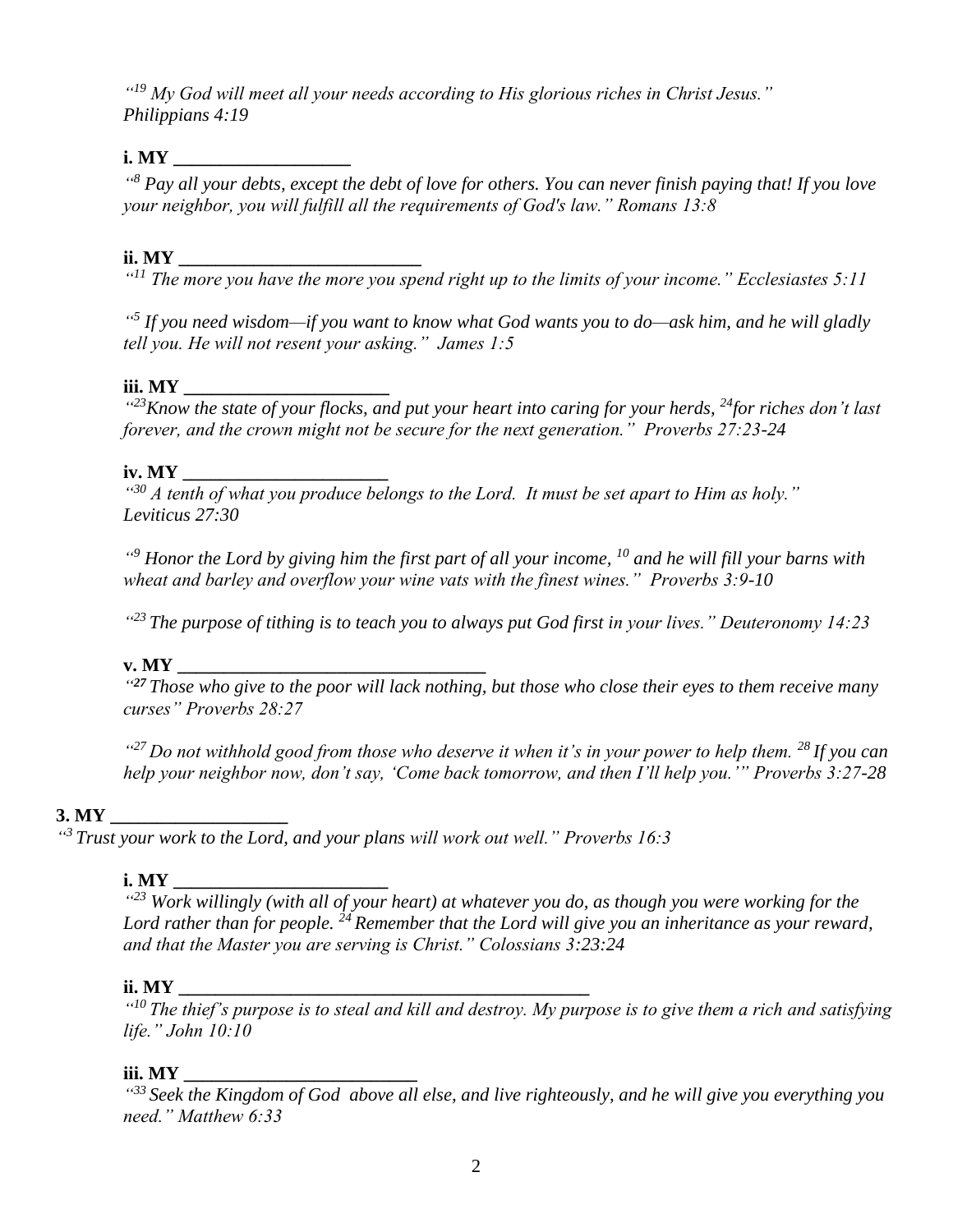#### **4. MY \_\_\_\_\_\_\_\_\_\_\_\_\_\_\_\_\_\_\_\_\_\_\_\_**

*" 4 I brought glory to you here on earth by completing the work you gave me to do." John 17:4*

*" <sup>10</sup> For we are God's masterpiece. He has created us anew in Christ Jesus, so we can do the good things he planned for us long ago." Ephesians 2:10*

#### **i. MY \_\_\_\_\_\_\_\_\_\_\_\_\_\_\_\_\_\_\_\_\_\_\_\_\_\_\_\_**

*" <sup>10</sup> God has given each of you a gift from his great variety of spiritual gifts. Use them well to serve one another." 1 Peter 4:10*

## **ii. MY REGULAR MINISTRY TO \_\_\_\_\_\_\_\_\_\_\_**

*" 12 I tell you the truth, anyone who believes in me will do the same works I have done, and even greater works, because I am going to be with the Father. <sup>13</sup> You can ask for anything in my name, and I will do it, so that the Son can bring glory to the Father." John 14:12-13*

#### **iii.** MY

*" <sup>8</sup> But you will receive power when the Holy Spirit comes upon you. And you will be my witnesses, telling people about me everywhere—in Jerusalem, throughout Judea, in Samaria, and to the ends of the earth." Acts 1:8*

#### **5. MY \_\_\_\_\_\_\_\_\_\_\_\_\_\_\_\_\_\_\_\_**

*" <sup>25</sup> Who of you by worrying can add a single hour to your life? Luke 12:25*

#### **6. MY \_\_\_\_\_\_\_\_\_\_\_\_\_\_\_\_\_\_\_**

*" <sup>6</sup> Train up a child in the way he should go; even when he is old he will not depart from it." Proverbs 22:6*

#### **7. MY \_\_\_\_\_\_\_\_\_\_\_\_\_\_\_\_\_\_\_\_**

*" <sup>11</sup> For I know the plans I have for you," says the LORD. "They are plans for good and not for disaster, to give you a future and a hope." Jeremiah 29:11*

*" <sup>1</sup> Don't let your hearts be troubled. Trust in God, and trust also in me. <sup>2</sup> There is more than enough room in my Father's home. If this were not so, would I have told you that I am going to prepare a place for you? <sup>3</sup> When everything is ready, I will come and get you, so that you will always be with me where I am." John 14:1-3*

### **III. HOW CAN I TRUST GOD IN THESE AREAS?**

## **1. \_\_\_\_\_\_\_\_\_\_\_\_\_\_ INSTEAD OF \_\_\_\_\_\_\_\_\_\_\_\_\_\_\_\_\_\_\_\_**

*" <sup>6</sup> Don't worry about anything; instead, pray about everything. Tell God what you need, and thank him for all he has done. <sup>7</sup> Then you will experience God's peace, which exceeds anything we can understand. His peace will guard your hearts and minds as you live in Christ Jesus." Philippians 4:6-7*

## **2. FOLLOW \_\_\_\_\_\_\_\_\_\_\_\_\_\_\_\_\_\_\_\_\_\_\_\_\_\_\_ EVEN WHEN I DON'T \_\_\_\_\_\_\_\_\_\_\_\_\_\_\_\_\_\_\_\_\_\_\_\_\_\_\_\_\_**

*" <sup>5</sup> Trust in the LORD with all your heart; do not depend on your own understanding. <sup>6</sup> Seek his will in all you do, and he will show you which path to take." Proverbs 3:5-6*

## **3. ACTIVELY \_\_\_\_\_\_\_\_\_\_\_\_\_\_\_\_\_\_\_\_\_\_\_\_\_\_\_\_\_\_\_\_\_\_\_\_\_\_\_\_**

*" 7 for we walk by faith, not by sight." 2 Corinthians 5:7*